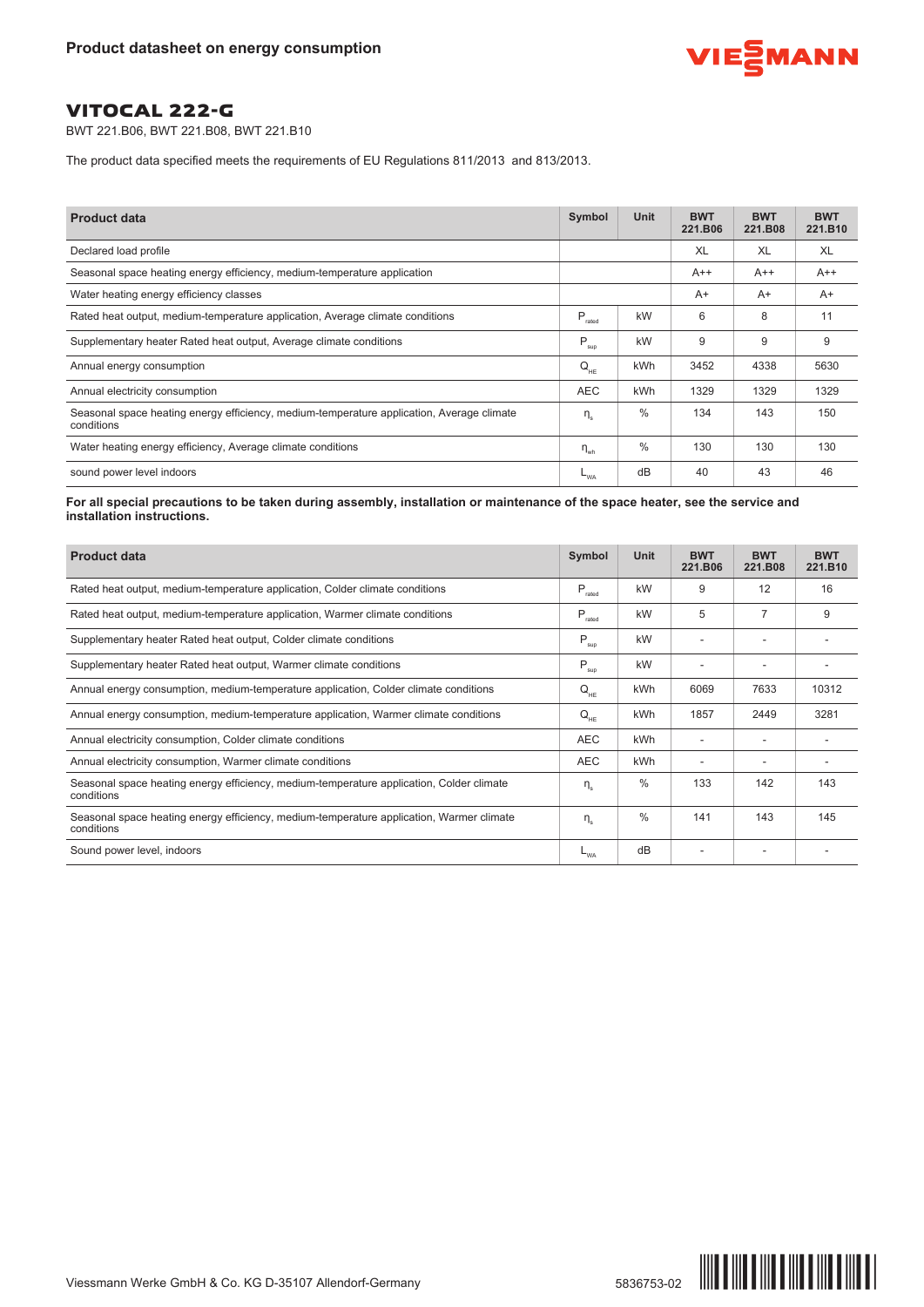

BWT 221.B06, BWT 221.B08, BWT 221.B10

The product data specified meets the requirements of EU Regulations 811/2013 and 813/2013.

| <b>Product data</b>                                                      | <b>BWT</b><br>221.B06 | <b>BWT</b><br>221.B08 | <b>BWT</b><br>221.B10 |
|--------------------------------------------------------------------------|-----------------------|-----------------------|-----------------------|
| Operating mode                                                           | <b>Brine/Water</b>    | <b>Brine/Water</b>    | <b>Brine/Water</b>    |
| Mark Master/Slave Heat pump                                              | Master                | Master                | Master                |
| Equipped with a supplementary heater                                     | Yes                   | Yes                   | Yes                   |
| Heat pump combination heater                                             | Yes                   | Yes                   | Yes                   |
| Seasonal space heating energy efficiency, medium-temperature application | $A++$                 | $A++$                 | $A++$                 |
| Seasonal space heating energy efficiency, Low-temperature application    | $A+++$                | $A+++$                | $A+++$                |
| Water heating energy efficiency classes                                  | $A+$                  | $A+$                  | $A+$                  |

| <b>Product data</b>                                                                                     | Symbol                             | Unit          | <b>BWT</b><br>221.B06 | <b>BWT</b><br>221.B08 | <b>BWT</b><br>221.B10 |
|---------------------------------------------------------------------------------------------------------|------------------------------------|---------------|-----------------------|-----------------------|-----------------------|
| Rated heat output, medium-temperature application, Average climate conditions                           | $\mathsf{P}_{\text{rated}}$        | kW            | 6                     | 8                     | 11                    |
| Rated heat output, medium-temperature application, Colder climate conditions                            | $\mathsf{P}_{\text{\tiny{rated}}}$ | kW            | 9                     | 12                    | 16                    |
| Rated heat output, medium-temperature application, Warmer climate conditions                            | $P_{\text{rated}}$                 | kW            | 5                     | $\overline{7}$        | 9                     |
| Rated heat output, Low-temperature application, Average climate conditions                              | $\mathsf{P}_{\text{rated}}$        | kW            | $\overline{7}$        | 9                     | 12                    |
| Rated heat output, Low-temperature application, Colder climate conditions                               | $\mathsf{P}_{\text{rated}}$        | kW            | 10                    | 13                    | 17                    |
| Rated heat output, Low-temperature application, Warmer climate conditions                               | $P_{\text{rated}}$                 | kW            | 6                     | 8                     | 10                    |
| Seasonal space heating energy efficiency, medium-temperature application, Average climate<br>conditions | $\eta_{\scriptscriptstyle{e}}$     | $\frac{0}{0}$ | 134                   | 143                   | 150                   |
| seasonal coefficient of performance, medium-temperature application, Average climate conditions         | <b>SCOP</b>                        |               | 3.56                  | 3.79                  | 3.97                  |
| Seasonal space heating energy efficiency, medium-temperature application, Colder climate<br>conditions  | $\eta_{\scriptscriptstyle{e}}$     | $\frac{0}{0}$ | 133                   | 142                   | 143                   |
| Seasonal space heating energy efficiency, medium-temperature application, Warmer climate<br>conditions  | $\eta_{\scriptscriptstyle{e}}$     | $\frac{0}{0}$ | 141                   | 143                   | 145                   |
| Seasonal space heating energy efficiency, Low-temperature application, Average climate conditions       | $\eta_e$                           | $\frac{0}{0}$ | 186                   | 201                   | 204                   |
| seasonal coefficient of performance, Low-temperature application, Average climate conditions            | <b>SCOP</b>                        |               | 4,86                  | 5.23                  | 5,32                  |
| Seasonal space heating energy efficiency, Low-temperature application, Colder climate conditions        | $\eta_s$                           | $\frac{0}{0}$ | 204                   | 193                   | 206                   |
| Seasonal space heating energy efficiency, Low-temperature application, Warmer climate conditions        | $\eta_{\scriptscriptstyle{e}}$     | $\%$          | 189                   | 205                   | 208                   |

| Declared capacity for heating for part load at indoor temperature 20 °C and<br>outdoor temperature Tj | Symbol | Unit | <b>BWT</b><br>221.B06 | <b>BWT</b><br>221.B08 | <b>BWT</b><br>221.B10 |
|-------------------------------------------------------------------------------------------------------|--------|------|-----------------------|-----------------------|-----------------------|
| $T = -7^{\circ}C$ , medium-temperature application, Average climate conditions                        | Pdh    | kW   | 5,2                   | $\overline{7}$        | 9,5                   |
| Ti=-7°C, medium-temperature application, Colder climate conditions                                    | Pdh    | kW   | 5,4                   | 7,2                   | 9,8                   |
| Tj = -7°C, medium-temperature application, Warmer climate conditions                                  | Pdh    | kW   |                       |                       |                       |
| Tj=-7°C, Low-temperature application, Average climate conditions                                      | Pdh    | kW   | 5,8                   | 7,6                   | 10,3                  |
| Ti=-7°C, Low-temperature application, Colder climate conditions                                       | Pdh    | kW   | 5,9                   | 7,2                   | 10,4                  |
| Tj=-7°C, Low-temperature application, Warmer climate conditions                                       | Pdh    | kW   |                       |                       |                       |
| Tj= +2°C, medium-temperature application, Average climate conditions                                  | Pdh    | kW   | 5.4                   | 7,2                   | 9,8                   |
| $T = +2^{\circ}C$ , medium-temperature application, Colder climate conditions                         | Pdh    | kW   | 5,6                   | 7,4                   | 10                    |
| $T = +2^{\circ}C$ , medium-temperature application, Warmer climate conditions                         | Pdh    | kW   | 5,7                   | 6,9                   | 9,4                   |
| Tj= +2°C, Low-temperature application, Average climate conditions                                     | Pdh    | kW   | 5,8                   | 7,6                   | 10,4                  |
| Ti= +2°C, Low-temperature application, Colder climate conditions                                      | Pdh    | kW   | 6                     | 7,7                   | 10,5                  |
| $T = +2^{\circ}C$ , Low-temperature application, Warmer climate conditions                            | Pdh    | kW   | 5,7                   | 7,6                   | 10,3                  |
| $T = +7^{\circ}C$ , medium-temperature application, Average climate conditions                        | Pdh    | kW   | 5,6                   | 7,3                   | 10                    |
| $T = +7^{\circ}C$ , medium-temperature application, Colder climate conditions                         | Pdh    | kW   | 5.7                   | 7,8                   | 10,2                  |
| $T = +7^{\circ}C$ , medium-temperature application, Warmer climate conditions                         | Pdh    | kW   | 5,3                   | 7,1                   | 9,7                   |
| Tj= +7°C, Low-temperature application, Average climate conditions                                     | Pdh    | kW   | 5,9                   | 7,7                   | 10,5                  |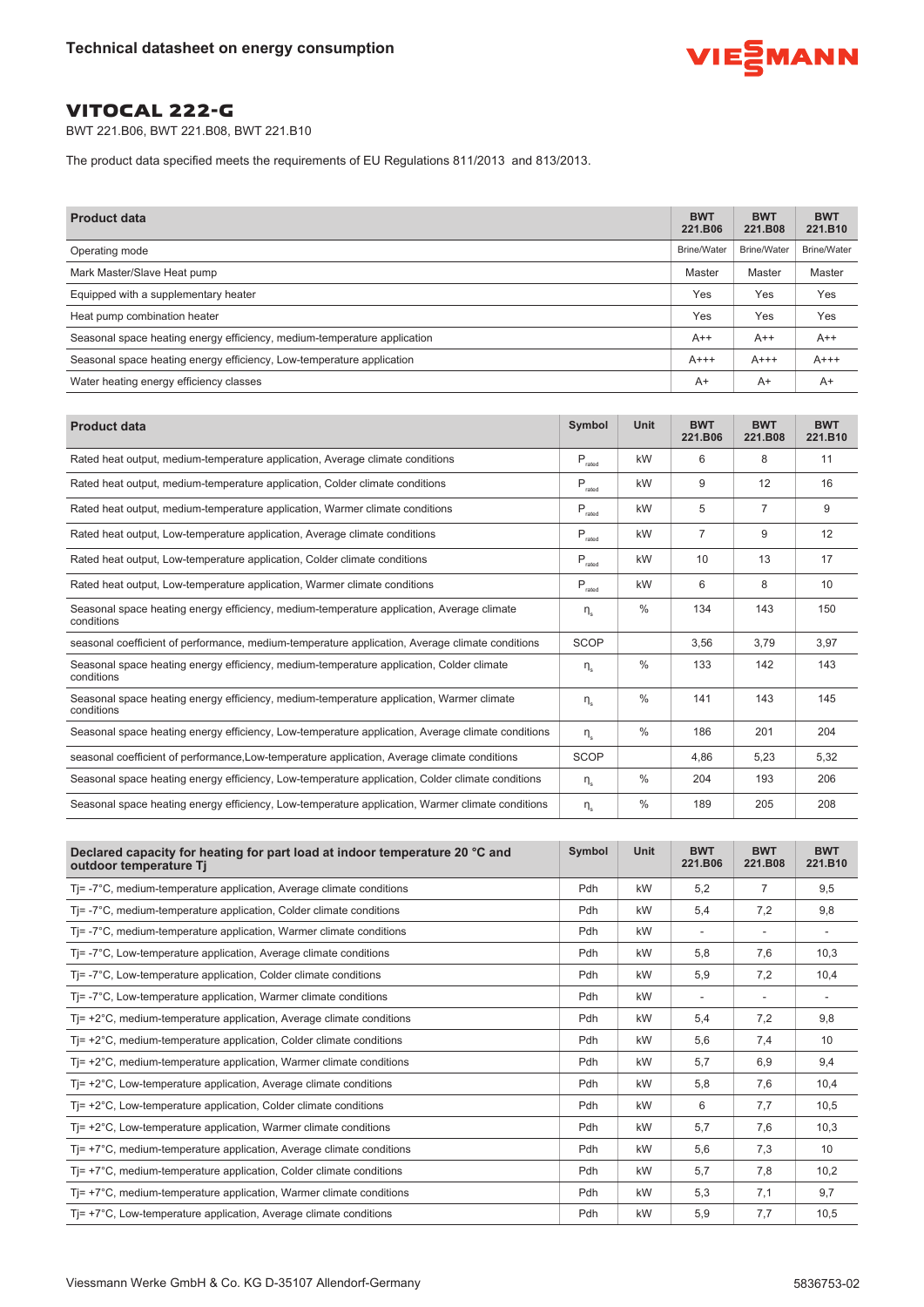

BWT 221.B06, BWT 221.B08, BWT 221.B10

The product data specified meets the requirements of EU Regulations 811/2013 and 813/2013.

| Declared capacity for heating for part load at indoor temperature 20 °C and<br>outdoor temperature Tj                               | Symbol                       | Unit        | <b>BWT</b><br>221.B06    | <b>BWT</b><br>221.B08    | <b>BWT</b><br>221.B10 |
|-------------------------------------------------------------------------------------------------------------------------------------|------------------------------|-------------|--------------------------|--------------------------|-----------------------|
| $T = +7^{\circ}C$ , Low-temperature application, Colder climate conditions                                                          | Pdh                          | kW          | 6                        | 7,8                      | 10,6                  |
| $Tj=+7^{\circ}C$ , Low-temperature application, Warmer climate conditions                                                           | Pdh                          | kW          | 5,8                      | 7,6                      | 10,3                  |
| $T = +12^{\circ}$ C, medium-temperature application, Average climate conditions                                                     | Pdh                          | kW          | 5,7                      | 7,5                      | 10,2                  |
| $T = +12^{\circ}C$ , medium-temperature application, Colder climate conditions                                                      | Pdh                          | kW          | 5,8                      | 7,6                      | 10,3                  |
| $T = +12^{\circ}C$ , medium-temperature application, Warmer climate conditions                                                      | Pdh                          | kW          | 5,9                      | 7,3                      | 10                    |
| $Tj$ = +12 $^{\circ}$ C, Low-temperature application, Average climate conditions                                                    | Pdh                          | kW          | 6                        | 7,8                      | 10,6                  |
| $T = +12^{\circ}$ C, Low-temperature application, Colder climate conditions                                                         | Pdh                          | kW          | 6                        | 7,8                      | 10,6                  |
| $T = +12^{\circ}C$ , Low-temperature application, Warmer climate conditions                                                         | Pdh                          | kW          | 5,9                      | 7,7                      | 10,5                  |
| $T$ = bivalent temperature, medium-temperature application, Average climate conditions                                              | Pdh                          | kW          | 5,2                      | 7                        | 9,5                   |
| $T =$ bivalent temperature, medium-temperature application, Colder climate conditions                                               | Pdh                          | kW          | 5,4                      | 7,2                      | 9,8                   |
| Tj= bivalent temperature, medium-temperature application, Warmer climateconditions                                                  | Pdh                          | kW          | 5,2                      | 3                        | 9,4                   |
| Tj= bivalent temperature, Low-temperature application, Average climate conditions                                                   | Pdh                          | kW          | 5,8                      | 7,6                      | 10,3                  |
| T= bivalent temperature, Low-temperature application, Colder climateconditions                                                      | Pdh                          | kW          | 5,9                      | 7,7                      | 10,4                  |
| T <sub>j</sub> = bivalent temperature, Low-temperature application, Warmer climateconditions                                        | Pdh                          | kW          | 5,7                      | 7,6                      | 10,3                  |
| T = operation limit temperature, medium-temperature application, Averageclimate conditions                                          | Pdh                          | kW          | 5,2                      | 6,9                      | 9,4                   |
| T= operation limit temperature, Low-temperature application, Colderclimate conditions                                               | Pdh                          | kW          | 5,8                      | 7,6                      | 10,4                  |
| Ti= operation limit temperature, medium-temperature application, Warmerclimate conditions                                           | Pdh                          | kW          | 5,2                      | 6,9                      | 9,4                   |
| T= operation limit temperature, Low-temperature application, Average climate conditions                                             | Pdh                          | kW          | 5,8                      | 7,6                      | 10,3                  |
| T= operation limit temperature, medium-temperature application, Colderclimate conditions                                            | Pdh                          | kW          | 5,2                      | $\overline{7}$           | 9,5                   |
| Tj= operation limit temperature, Low-temperature application, Warmerclimate conditions                                              | Pdh                          | kW          | 5,7                      | 7,6                      | 10,3                  |
| For air-to-water heat pumps: $T = -15^{\circ}C$ (if TOL < -20 $^{\circ}C$ )                                                         | Pdh                          | kW          | $\overline{\phantom{a}}$ |                          |                       |
| bivalent temperature, medium-temperature application, Average climate conditions                                                    | $T_{\text{biv}}$             | $^{\circ}C$ | $-7$                     | $-7$                     | $-7$                  |
| bivalent temperature, medium-temperature application, Colder climate conditions                                                     | $T_{\text{biv}}$             | $^{\circ}C$ | $-7$                     | -7                       | $-7$                  |
| bivalent temperature, medium-temperature application, Warmer climate conditions                                                     | $T_{\rm biv}$                | $^{\circ}C$ | $\overline{2}$           | 2                        | 2                     |
| bivalent temperature, Low-temperature application, Average climate conditions                                                       | $T_{\text{biv}}$             | $^{\circ}C$ | $-7$                     | $-7$                     | $-7$                  |
| bivalent temperature, Low-temperature application, Colder climate conditions                                                        | $T_{\text{biv}}$             | $^{\circ}C$ | $-7$                     | -7                       | $-7$                  |
| bivalent temperature, Low-temperature application, Warmer climate conditions                                                        | $T_{\text{biv}}$             | $^{\circ}C$ | $\overline{2}$           | $\overline{2}$           | $\mathbf{2}$          |
| Cycling interval capacity for heating, Average climate conditions                                                                   | $P_{\text{cych}}$            | kW          | $\overline{\phantom{a}}$ |                          |                       |
| Cycling interval capacity for heating, Colder climate conditions                                                                    | $P_{\text{cych}}$            | kW          | $\overline{a}$           | $\overline{\phantom{m}}$ |                       |
| Cycling interval capacity for heating, Warmer climate conditions                                                                    | $\mathsf{P}_{\mathsf{cych}}$ | kW          | ä,                       |                          |                       |
| Degradation co-efficient medium-temperature application                                                                             | Cdh                          |             | 1                        | 1                        | 1                     |
| Degradation co-efficient Low-temperature application                                                                                | Cdh                          |             | $\mathbf{1}$             | 1                        | $\mathbf{1}$          |
|                                                                                                                                     |                              |             |                          |                          |                       |
| Declared coefficient of performance or primary energy ratio for part load at indoor<br>temperature 20 °C and outdoor temperature Tj | Symbol                       | Unit        | <b>BWT</b><br>221.B06    | <b>BWT</b><br>221.B08    | <b>BWT</b><br>221.B10 |
| Tj = -7°C, medium-temperature application, Average climate conditions                                                               | COPd                         |             | 3                        | 3,2                      | 3,2                   |
| Ti=-7°C, medium-temperature application, Colder climate conditions                                                                  | COPd                         |             |                          | 3,8                      | 3,8                   |
| $T = -7^{\circ}C$ , medium-temperature application, Warmer climate conditions                                                       | COPd                         |             | $\overline{\phantom{a}}$ |                          |                       |
| $T = -7^{\circ}C$ , Low-temperature application, Average climate conditions                                                         | COPd                         |             | 4,6                      | 4,9                      | 5                     |
| Tj=-7°C, Low-temperature application, Colder climate conditions                                                                     | COPd                         |             | 5,2                      | 5,6                      | 5,8                   |
| Tj=-7°C, Low-temperature application, Warmer climate conditions                                                                     | COPd                         |             | $\overline{\phantom{a}}$ | $\overline{a}$           | L,                    |
| $T = +2^{\circ}C$ , medium-temperature application, Average climate conditions                                                      | COPd                         |             | 3,5                      | 3,8                      | 3,8                   |

Tj= +2°C, medium-temperature application, Colder climate conditions COPd 4 4,3 4,4 Tj= +2 $\degree$ C, medium-temperature application, Warmer climate conditions  $\qquad \qquad \qquad$  COPd  $\qquad \qquad$  2,8  $\qquad \qquad$  3 3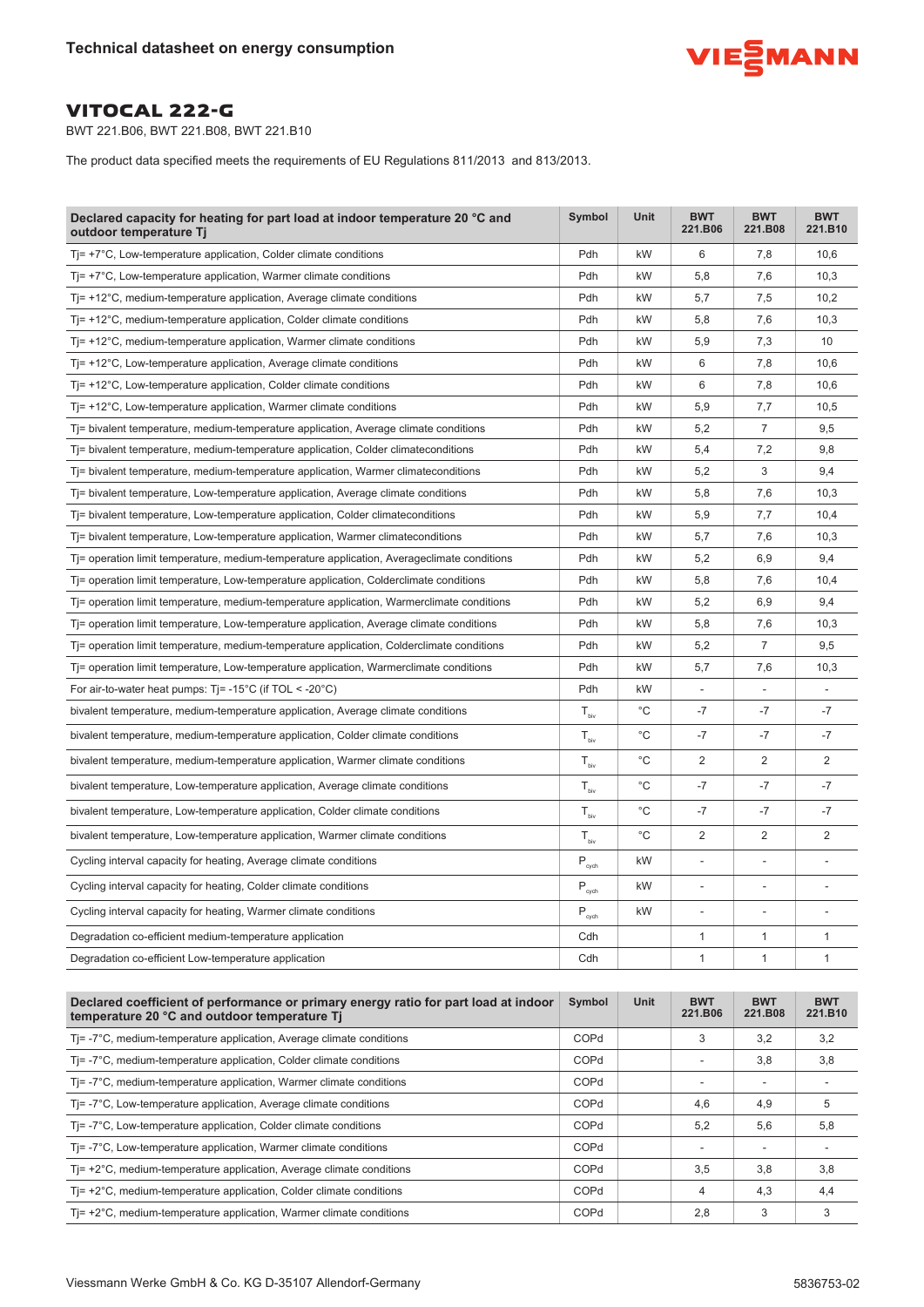

BWT 221.B06, BWT 221.B08, BWT 221.B10

The product data specified meets the requirements of EU Regulations 811/2013 and 813/2013.

| Declared coefficient of performance or primary energy ratio for part load at indoor<br>temperature 20 °C and outdoor temperature Tj | Symbol      | Unit        | <b>BWT</b><br>221.B06        | <b>BWT</b><br>221.B08    | <b>BWT</b><br>221.B10 |
|-------------------------------------------------------------------------------------------------------------------------------------|-------------|-------------|------------------------------|--------------------------|-----------------------|
| $T = +2^{\circ}C$ , Low-temperature application, Average climate conditions                                                         | COPd        |             | 4,9                          | 5,2                      | 5,3                   |
| $T = +2^{\circ}C$ , Low-temperature application, Colder climate conditions                                                          | COPd        |             | 5,5                          | 5,9                      | 6,5                   |
| $T = +2^{\circ}C$ , Low-temperature application, Warmer climate conditions                                                          | COPd        |             | 5,2                          | 4,9                      | 5                     |
| $T = +7^{\circ}C$ , medium-temperature application, Average climate conditions                                                      | COPd        |             | 4                            | 4,2                      | 4,3                   |
| $T = +7^{\circ}C$ , medium-temperature application, Colder climate conditions                                                       | COPd        |             | 4,5                          | 4,9                      | 4,8                   |
| $T = +7^{\circ}C$ , medium-temperature application, Warmer climate conditions                                                       | COPd        |             | 3,2                          | 4,2                      | 3,5                   |
| $T = +7^{\circ}C$ , Low-temperature application, Average climate conditions                                                         | COPd        |             | 5,2                          | 5,6                      | 5,7                   |
| $T = +7^{\circ}C$ , Low-temperature application, Colder climate conditions                                                          | COPd        |             | 5,7                          | 6,2                      | 6,8                   |
| $T = +7^{\circ}C$ , Low-temperature application, Warmer climate conditions                                                          | COPd        |             | 4,8                          | 5,2                      | 5,2                   |
| $T = +12^{\circ}C$ , medium-temperature application, Average climate conditions                                                     | COPd        |             | 4,4                          | 4,8                      | 4,8                   |
| $T = +12^{\circ}C$ , medium-temperature application, Colder climate conditions                                                      | COPd        |             | 4,8                          | 5,3                      | 5,3                   |
| $T = +12^{\circ}$ C, medium-temperature application, Warmer climate conditions                                                      | COPd        |             | 4,1                          | 4,3                      | 4,4                   |
| $Ti=+12^{\circ}$ C, Low-temperature application, Average climate conditions                                                         | COPd        |             | 5,5                          | 5,9                      | 6                     |
| $T = +12^{\circ}C$ , Low-temperature application, Colder climate conditions                                                         | COPd        |             | 5,8                          | 6,2                      | 6,9                   |
| $T = +12^{\circ}C$ , Low-temperature application, Warmer climate conditions                                                         | COPd        |             | 5,2                          | 5,7                      | 5,8                   |
| T= bivalent temperature, medium-temperature application, Average climate conditions                                                 | COPd        |             | 3                            | 3,2                      | 3,2                   |
| Tj= bivalent temperature, medium-temperature application, Colder climateconditions                                                  | COPd        |             | 3,5                          | 3,8                      | 3,8                   |
| T= bivalent temperature, medium-temperature application, Warmer climateconditions                                                   | COPd        |             | 2,8                          | 3                        | 3                     |
| Ti= bivalent temperature, Low-temperature application, Average climate conditions                                                   | COPd        |             | 4,6                          | 4,9                      | 5                     |
| Tj= bivalent temperature, Low-temperature application, Colder climateconditions                                                     | COPd        |             | 5,2                          | 5,6                      | 5,8                   |
| Ti= bivalent temperature, Low-temperature application, Warmer climateconditions                                                     | COPd        |             | 5,2                          | 4,9                      | 5                     |
| Tj= operation limit temperature, medium-temperature application, Averageclimate conditions                                          | COPd        |             | 2,9                          | 3                        | 3,1                   |
| Tj= operation limit temperature, medium-temperature application, Colderclimate conditions                                           | COPd        |             | 2,9                          | 3,1                      | 3,2                   |
| Ti= operation limit temperature, medium-temperature application, Warmerclimate conditions                                           | COPd        |             | 2,8                          | 3                        | 3                     |
| Ti= operation limit temperature, Low-temperature application, Average climate conditions                                            | COPd        |             | 4,6                          | 4,9                      | 5                     |
| Tj= operation limit temperature, Low-temperature application, Colderclimate conditions                                              | COPd        |             | 4,8                          | 5,1                      | 6,1                   |
| Ti= operation limit temperature, Low-temperature application, Warmerclimate conditions                                              | COPd        |             | 5,2                          | 4,9                      | 5                     |
| For air-to-water heat pumps: $Ti = -15^{\circ}C$ (if TOL < -20 $^{\circ}C$ )                                                        | COPd        |             |                              |                          |                       |
| For air-to-water heat pumps: operation limit temperature, medium-temperature application, Average<br>climate conditions             | <b>TOL</b>  | $^{\circ}C$ | $-10$                        | $-10$                    | $-10$                 |
| For air-to-water heat pumps: operation limit temperature, Low-temperature application, Average<br>climate conditions                | <b>TOL</b>  | $^{\circ}C$ | $-10$                        | $-10$                    | $-10$                 |
| Cycling interval efficiency, Average climate conditions                                                                             | COPcyc      |             |                              |                          |                       |
| Cycling interval efficiency, Colder climate conditions                                                                              | COPcyc      |             | $\qquad \qquad \blacksquare$ | $\overline{\phantom{a}}$ |                       |
| Cycling interval efficiency, Warmer climate conditions                                                                              | COPcyc      |             | $\overline{\phantom{0}}$     |                          |                       |
| Heating water operating limit temperature                                                                                           | <b>WTOL</b> | $^{\circ}C$ | 65                           | 65                       | 65                    |
|                                                                                                                                     |             |             |                              |                          |                       |

| Power consumption in operating modes other than the operating state     | Symbol              | Unit | <b>BWT</b><br>221.B06 | <b>BWT</b><br>221.B08 | <b>BWT</b><br>221.B10 |
|-------------------------------------------------------------------------|---------------------|------|-----------------------|-----------------------|-----------------------|
| Power consumption in modes other than active mode Off mode              | $P_{_{\text{OFF}}}$ | kW   |                       |                       |                       |
| Power consumption in modes other than active mode Thermostat-off mode   | $P_{TQ}$            | kW   | 0.012                 | 0                     |                       |
| Power consumption in modes other than active mode Standby mode          | $P_{SB}$            | kW   | 0.012                 | 0.012                 | 0.012                 |
| Power consumption in modes other than active mode Crankcase heater mode | $P_{CK}$            | kW   |                       | 0                     |                       |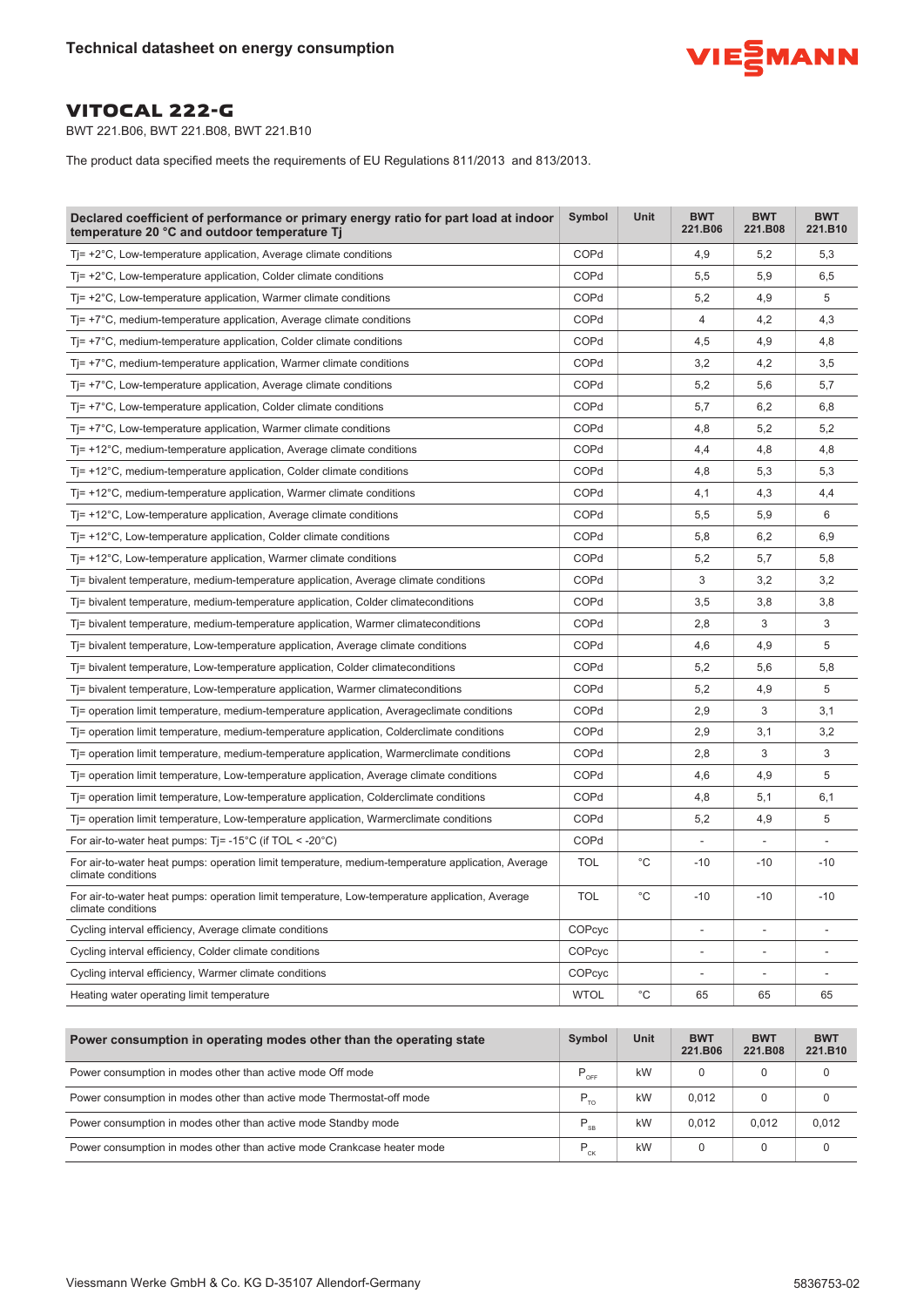

BWT 221.B06, BWT 221.B08, BWT 221.B10

The product data specified meets the requirements of EU Regulations 811/2013 and 813/2013.

| <b>Auxiliary heating appliances</b>                                | <b>Symbol</b> | <b>Unit</b> | <b>BWT</b><br>221.B06 | <b>BWT</b><br>221.B08 | <b>BWT</b><br>221.B10 |
|--------------------------------------------------------------------|---------------|-------------|-----------------------|-----------------------|-----------------------|
| Supplementary heater Rated heat output, Average climate conditions | sup           | kW          |                       |                       |                       |
| Type of energy input                                               |               |             | Electrical            | Electrical            | Electrical            |

| <b>Other details</b>                                                                                                                               | Symbol             | <b>Unit</b> | <b>BWT</b><br>221.B06 | <b>BWT</b><br>221.B08 | <b>BWT</b><br>221.B10 |
|----------------------------------------------------------------------------------------------------------------------------------------------------|--------------------|-------------|-----------------------|-----------------------|-----------------------|
| Capacity control                                                                                                                                   |                    |             | variable              | variable              | variable              |
| sound power level indoors                                                                                                                          | $L_{WA}$           | dB          | 40                    | 43                    | 46                    |
| Sound power level, indoors                                                                                                                         | $-WA$              | dB          |                       |                       |                       |
| Annual energy consumption                                                                                                                          | $Q_{HF}$           | kWh         | 3452                  | 4338                  | 5630                  |
| Annual energy consumption, medium-temperature application, Colder climate conditions                                                               | $Q_{HE}$           | kWh         | 6069                  | 7633                  | 10312                 |
| Annual energy consumption, medium-temperature application, Warmer climate conditions                                                               | $Q_{HE}$           | <b>kWh</b>  | 1857                  | 2449                  | 3281                  |
| Annual energy consumption, Low-temperature application, Average climate conditions                                                                 | $Q_{HF}$           | kWh         | 2802                  | 3398                  | 4554                  |
| Annual energy consumption, medium-temperature application, Colder climate conditions                                                               | $Q_{HE}$           | kWh         | 2695                  | 6143                  | 7907                  |
| Annual energy consumption, medium-temperature application, Warmer climate conditions Water<br>heating energy efficiency, Colder climate conditions | $Q_{HE} \eta_{wh}$ | kWh%        | 1574                  | 1897                  | 2536                  |
| For air-to-water heat pumps: Rated air flow rate, outdoors                                                                                         |                    | $m^3/h$     |                       |                       |                       |
| For water- or brine-to-water heat pumps: Rated brine or water flow rate, outdoor heat exchanger,<br>medium-temperature application                 |                    | $m^3/h$     |                       | $\overline{2}$        |                       |
| For water- or brine-to-water heat pumps: Rated brine or water flow rate, outdoor heat exchanger,<br>Low-temperature application                    |                    | $m^3/h$     |                       | 2                     | $\overline{2}$        |

| For combination heaters with heat pump                      | Symbol                          | <b>Unit</b>   | <b>BWT</b><br>221.B06 | <b>BWT</b><br>221.B08 | <b>BWT</b><br>221.B10 |
|-------------------------------------------------------------|---------------------------------|---------------|-----------------------|-----------------------|-----------------------|
| Declared load profile                                       |                                 |               | XL                    | XL                    | XL                    |
| Daily electricity consumption, Average climate conditions   | $\mathsf{Q}_{_{\mathsf{elec}}}$ | kWh           | 6,167                 | 6,167                 | 6,167                 |
| Daily electricity consumption, Colder climate conditions    | $\mathsf{Q}_{_{\mathsf{elec}}}$ | kWh           |                       |                       |                       |
| Daily electricity consumption, Warmer climate conditions    | $\mathsf{Q}_{_{\mathsf{elec}}}$ | kWh           |                       |                       |                       |
| Annual electricity consumption                              | <b>AEC</b>                      | kWh           | 1329                  | 1329                  | 1329                  |
| Annual electricity consumption, Colder climate conditions   | <b>AEC</b>                      | kWh           |                       |                       |                       |
| Annual electricity consumption, Warmer climate conditions   | <b>AEC</b>                      | kWh           |                       |                       |                       |
| Water heating energy efficiency, Average climate conditions | $\eta_{wh}$                     | $\%$          | 130                   | 130                   | 130                   |
| Water heating energy efficiency, Colder climate conditions  | $n_{\rm wh}$                    | $\frac{0}{0}$ |                       |                       |                       |
| Water heating energy efficiency, Warmer climate conditions  | $\eta_{wh}$                     | $\frac{0}{0}$ |                       |                       |                       |